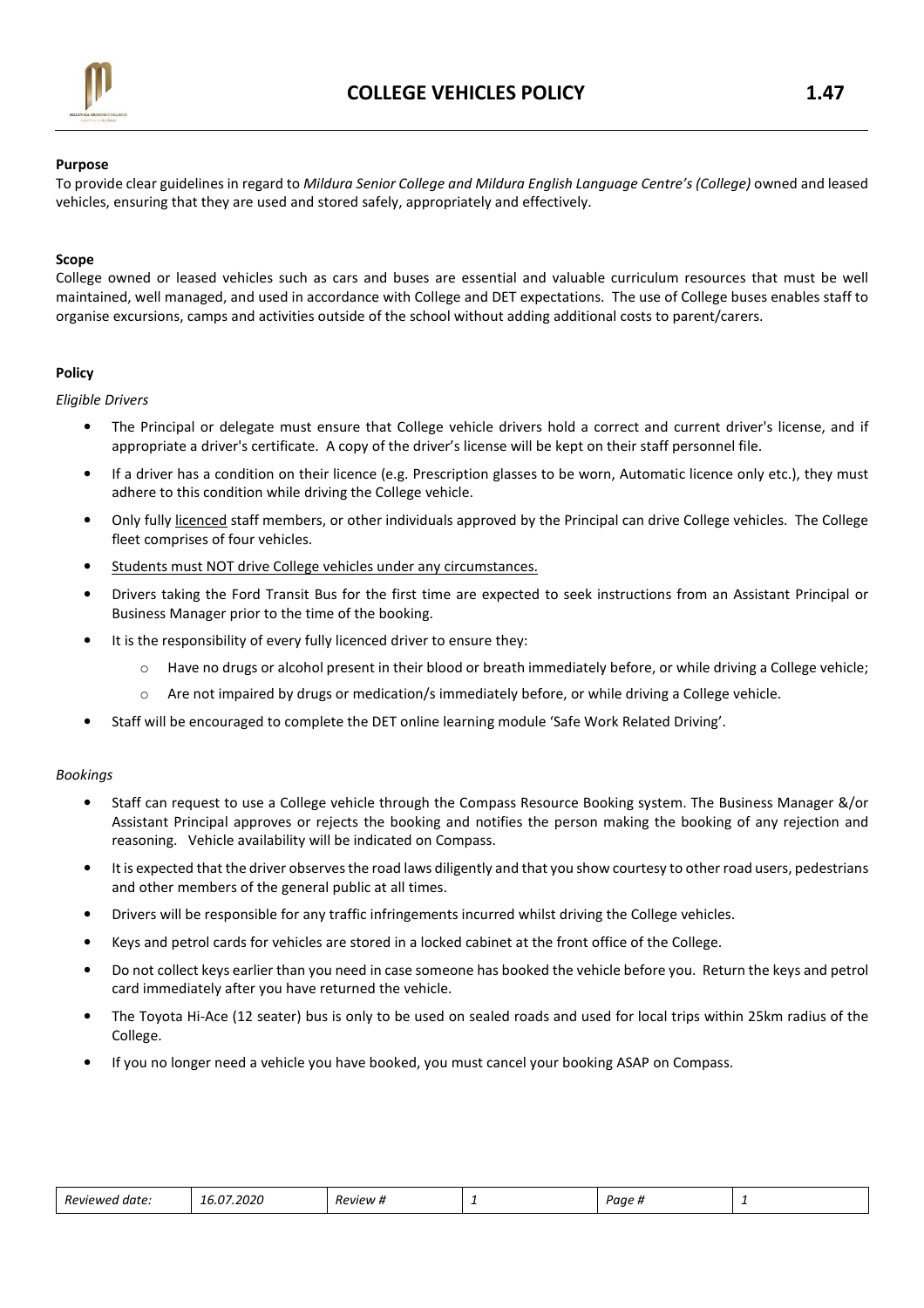

## Maintenance

- The College will:
	- $\circ$  Maintain roadworthy vehicles and ensure repairs are completed by as soon as possible by a qualified mechanic.
	- o Insure vehicles they own, and have them annually inspected by a licensed bus tester.
	- o Meet all costs of purchase and maintenance of all vehicles.
- Staff will:
	- $\circ$  Inspect vehicles before and after driving. Report any issues so that repairs can be organised as soon as possible. It is staff responsibility to assist with this by reporting damage to the Business Manager as soon as practical.
	- o Document all damage or incidents (minor and major) both with clear photos and detailed written notes.
	- o Report damages to the Business Manager WITHIN 24 HOURS. The Business Manager will then determine if the damage is significant enough to require making an insurance claim.

# Incidents / Accidents

- Staff must report any incidents/accidents while driving a College vehicle to the Business Manager, and complete an incident report form on Compass. Depending on the severity of the incident/accident the Business Manager must then report the incident to the Transport Safety Victoria.
- Do not admit liability even if you think the accident was your fault.
- Attend to all personal injuries and seek further medical assistance if needed. All College vehicles are fitted with a first aid kit. Ring emergency services ph 000 if required.
- Fines are NOT paid or reimbursed by the College. All infringements are the responsibility of the driver.

## Vehicle Log Books

- Log Books MUST BE COMPLETED AT THE CONCLUSION OF EACH JOURNEY. Vehicle use will be charged at 60 cents per kilometre to the relevant faculty. These charges will be made using the vehicle log book.
- Note: All kilometres travelled in College vehicles are charged to the driver's faculty or to the relevant program.
- College vehicles can only be used for school related purposes as determined by the Principal, e.g. Excursions, camps and other activities.
- The cost of using a College vehicle includes fuel costs. Use Shell or CALTEX card provided. Ensure you know what fuel the vehicle uses (Unleaded or Diesel). This is written on the fuel cap, and also on the logbook.
	- o Toyota Hi-Ace Bus and the Mitsubishi Utility use UNLEADED FUEL;
	- o Ford Bus and Colorado Utility use DIESEL.
- Vehicles are to be returned filled following an overnight excursions.
- If travelling to remote areas, plan your trip accordingly.

## Vehicle Cleaning

- The vehicles will be cleaned regularly by a contract cleaner.
- It is the responsibility of all drivers to ensure the vehicles are kept clean while in use and at the end of the booking.

|  | . .<br>Reviewed<br>ı date: | 6.07.2020<br>.o.UZ | <i>Review</i> # | - | Page <sub>n</sub> |  |
|--|----------------------------|--------------------|-----------------|---|-------------------|--|
|--|----------------------------|--------------------|-----------------|---|-------------------|--|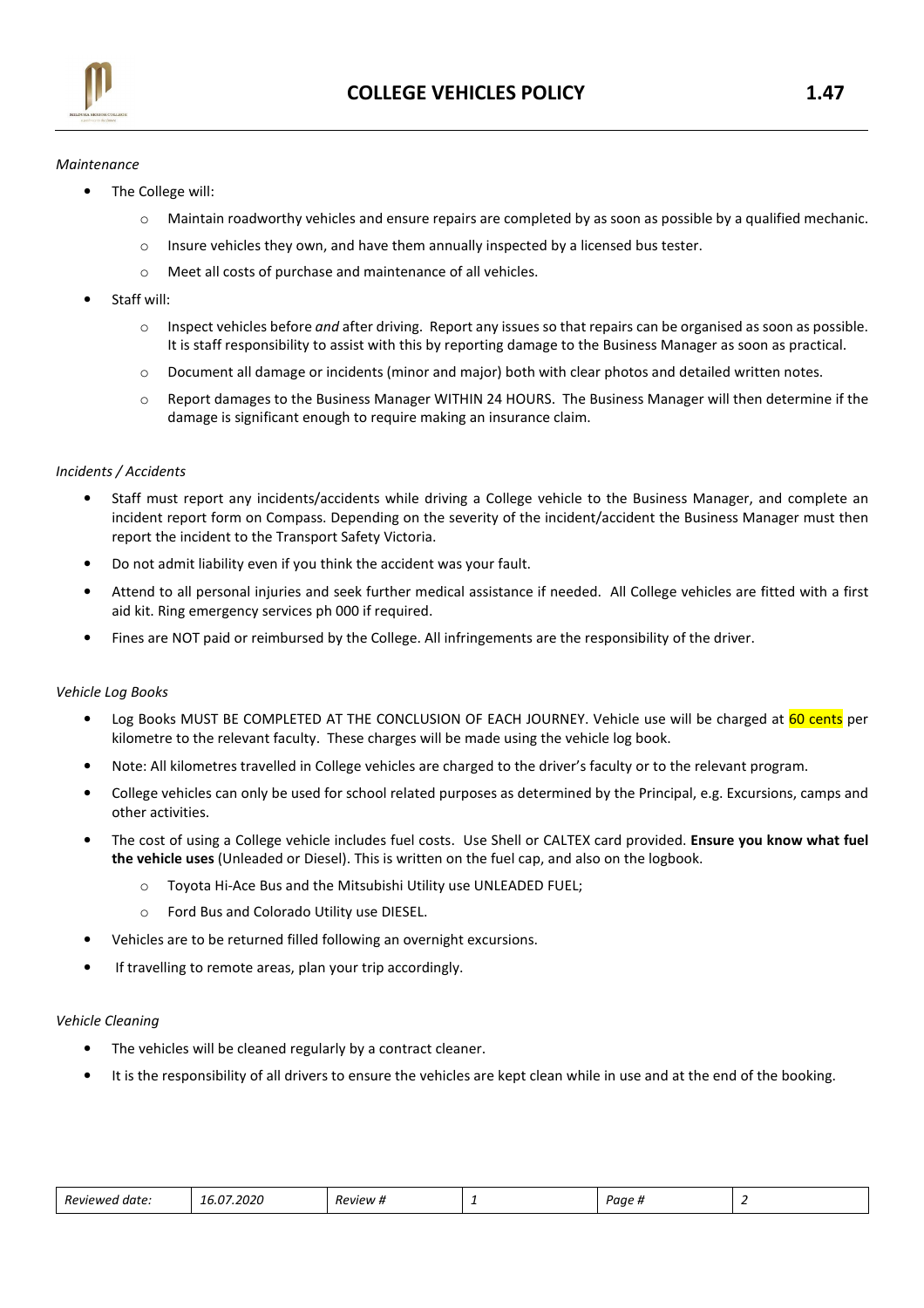

## On-Campus Parking

- All College vehicles will be garaged at the school in the lockable compound, and will be fully and comprehensively insured as per DET requirements. This includes during school holidays.
- All College vehicles must be on site and available during 'normal' school operational hours.
- Staff are responsible for parking the vehicle upon return of their booking. If they will be absent from the College then they will need to make arrangements for parking the vehicle with another staff member, e.g. facility member.
- Each College vehicle has an allocated parking spot within the lockable compound.

# Off-Campus Parking

- Vehicles may only be parked off-campus during camps and excursion or on weekends with written permission from the Business Manager IN ADVANCE and only if there is off-the-street parking available e.g. home driveway or garage.
- During camps and excursion, vehicles may be parked at field sites, accommodation sites, and other sites relevant to the camps and excursion (e.g. rest stop, lunch venue, etc.) without requiring approval.
- Off-campus parking requests sent outside of business hours, or without adequate justification, will not be approved.

## Commute or Take Home

- Commute or Take Home use may be approved by the Principal or delegate when one or more of the following conditions exist:
	- o Staff member is on 24 hour "On-Call." Where the nature of a potential emergency is such that an increase in response time.
	- $\circ$  The role held by the person may require a significant amount of transport to and from College outside of 'normal' College hours.
	- $\circ$  Where the user intends to use the vehicle the next day and it is impractical to pick the vehicle up from school prior to this use (e.g. leaving very early for a trip to Melbourne).
	- o Acceptable use includes: travel to & from the College to home, travel from home to another work suite, e.g. for a meeting, pick up supplies, etc.
	- $\circ$  Unacceptable use includes: where the sole purpose of the travel is for private use.
- If a commute or take home privilege is not authorized, this could result in significant damage to school property.

## Definitions

For the purpose of this document the term 'College Vehicles' will refer to the following:

| <b>Title</b>                  | Model                            | Registration   |  |
|-------------------------------|----------------------------------|----------------|--|
| <b>Bus #1</b>                 | Ford Transit (12 Seater) Bus     | <b>WWV 157</b> |  |
| <b>Bus #2</b>                 | Toyota Hi-Ace (12 Seater) Bus    | OGK 905        |  |
| Ute $# 1$                     | Holden Colorado Duel Cab Utility | ICA 45N        |  |
| Ute # 2 (Facilities use only) | Mitsubishi Triton Ute            | <b>THO 332</b> |  |

| Review<br>aate.<br>1 <i>816</i><br>. | 2020<br>____ | 'eview<br>_____ | - | Paae<br>,,, |  |
|--------------------------------------|--------------|-----------------|---|-------------|--|
|--------------------------------------|--------------|-----------------|---|-------------|--|